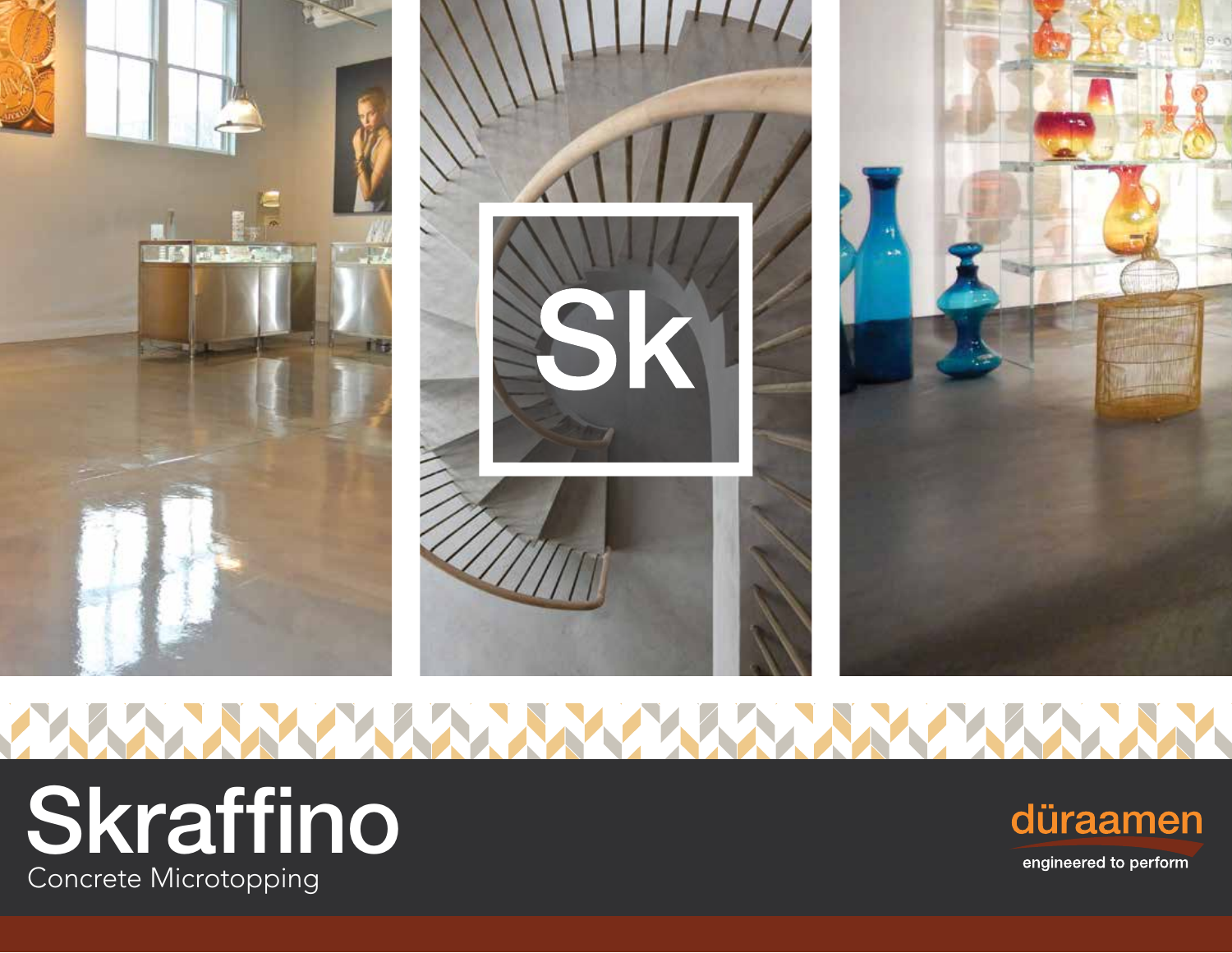

### **Modern** Flooring with Style.

Modernize your interior spaces with the contemporary look of natural polished concrete.

It's easy to give nearly any interior surface a complete face-lift with Duraamen's Skraffino decorative concrete overlays. Skraffino has the look of a natural handapplied polished concrete surface and can be applied over various substrates like concrete, gypsum, or any hard-wearing surface.

If a natural concrete finish isn't appealing, you may choose from an abundance of subdued or vibrant hues. Homeowners and interior designers will love the more than sixty available color options and gloss, satin, or matte finishes. Additionally, your installer can create an infinite range of custom hues through color mixing.



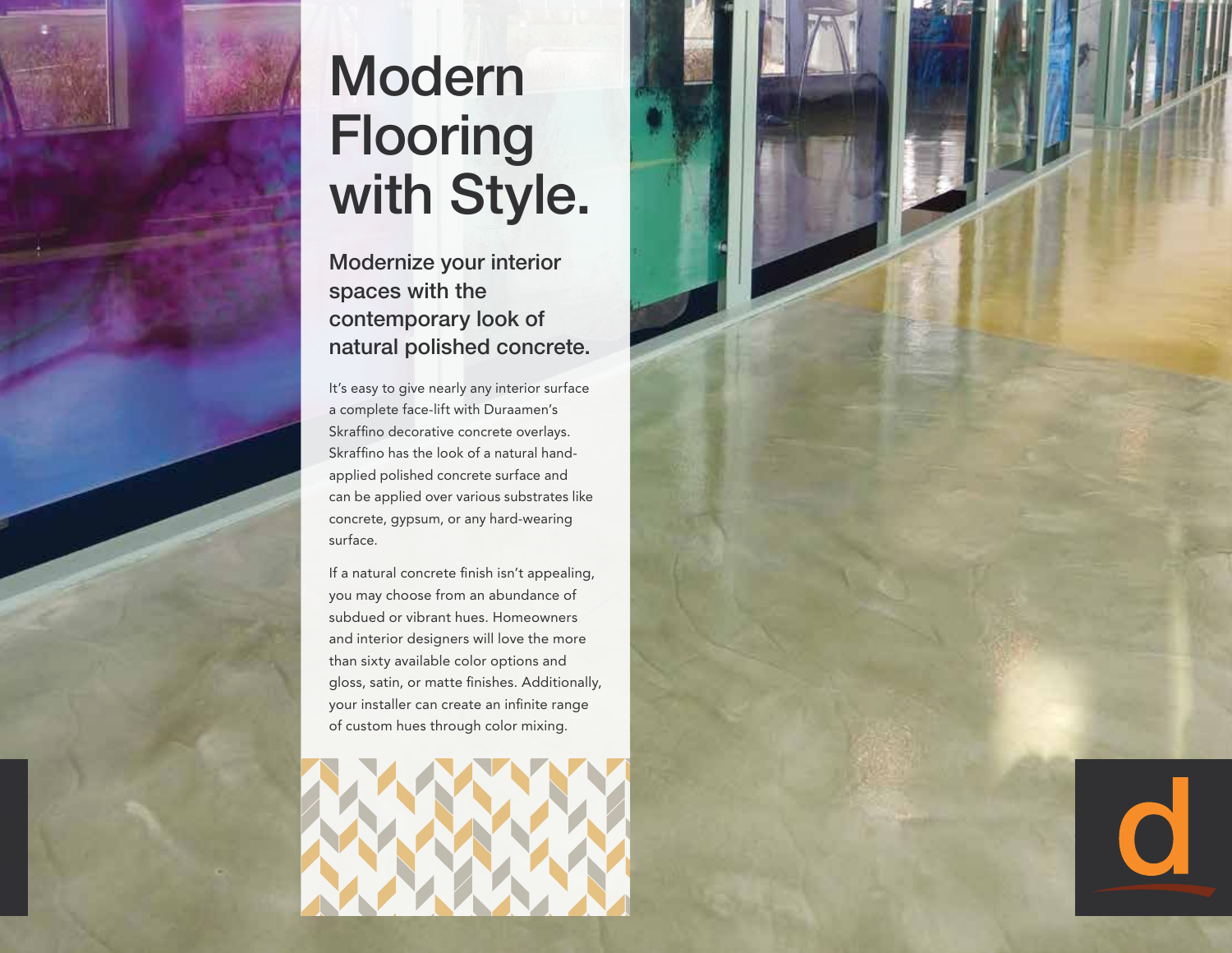## **Versatility**

Skraffino can be used on horizontal and vertical surfaces, making it perfect for stylish staircases, walls, and floors. Create the contemporary interior design featured in art galleries, luxury building lobbies, and high-end retail stores. Skraffino turns bland and dated office spaces, homes, condominiums, and lofts into works of modern art.









#### Features

Skraffino concrete overlays have several advantages over other types of flooring.



Abrasion-resistant



VOC Compliant / low order